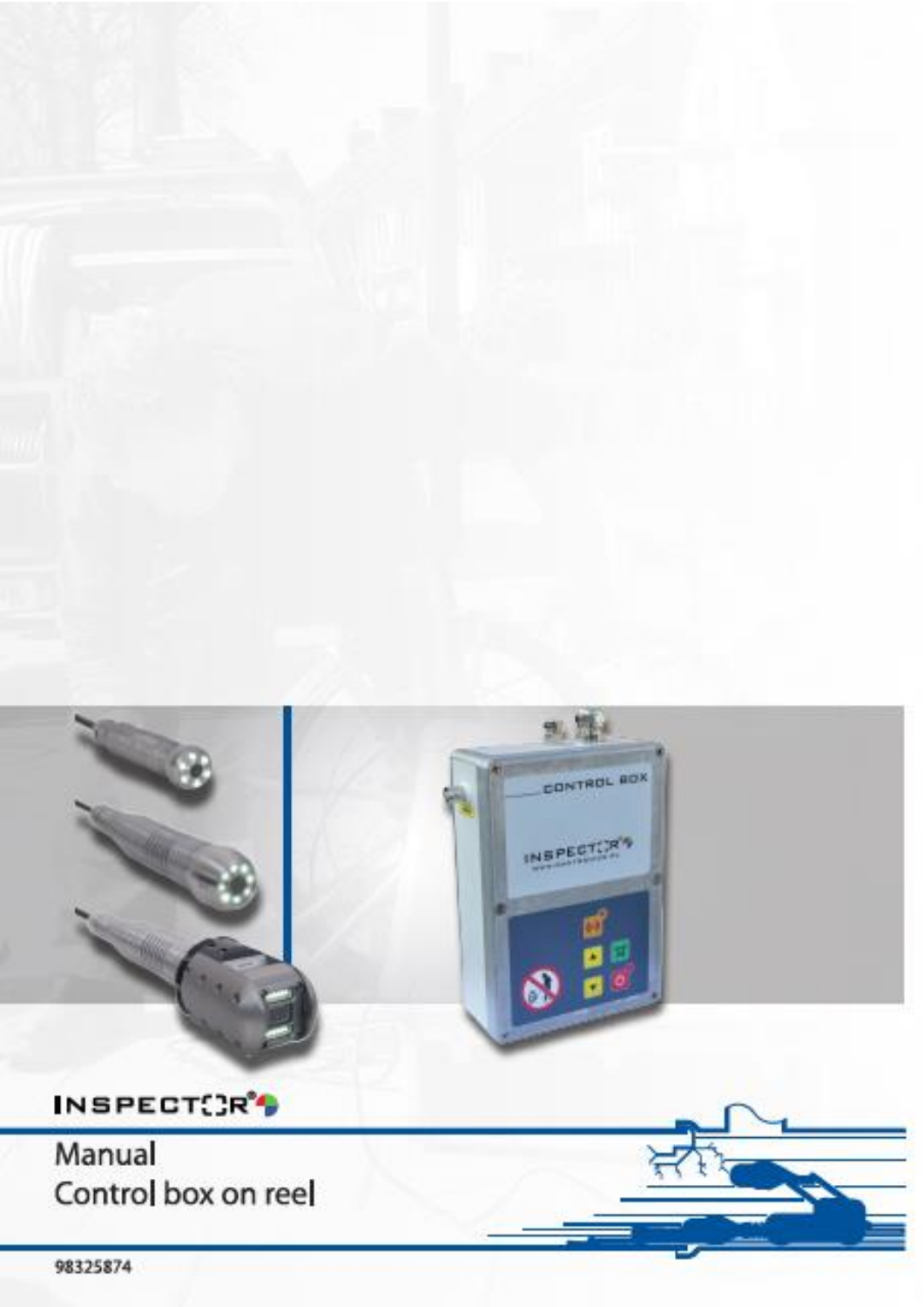# Inhoudsopgave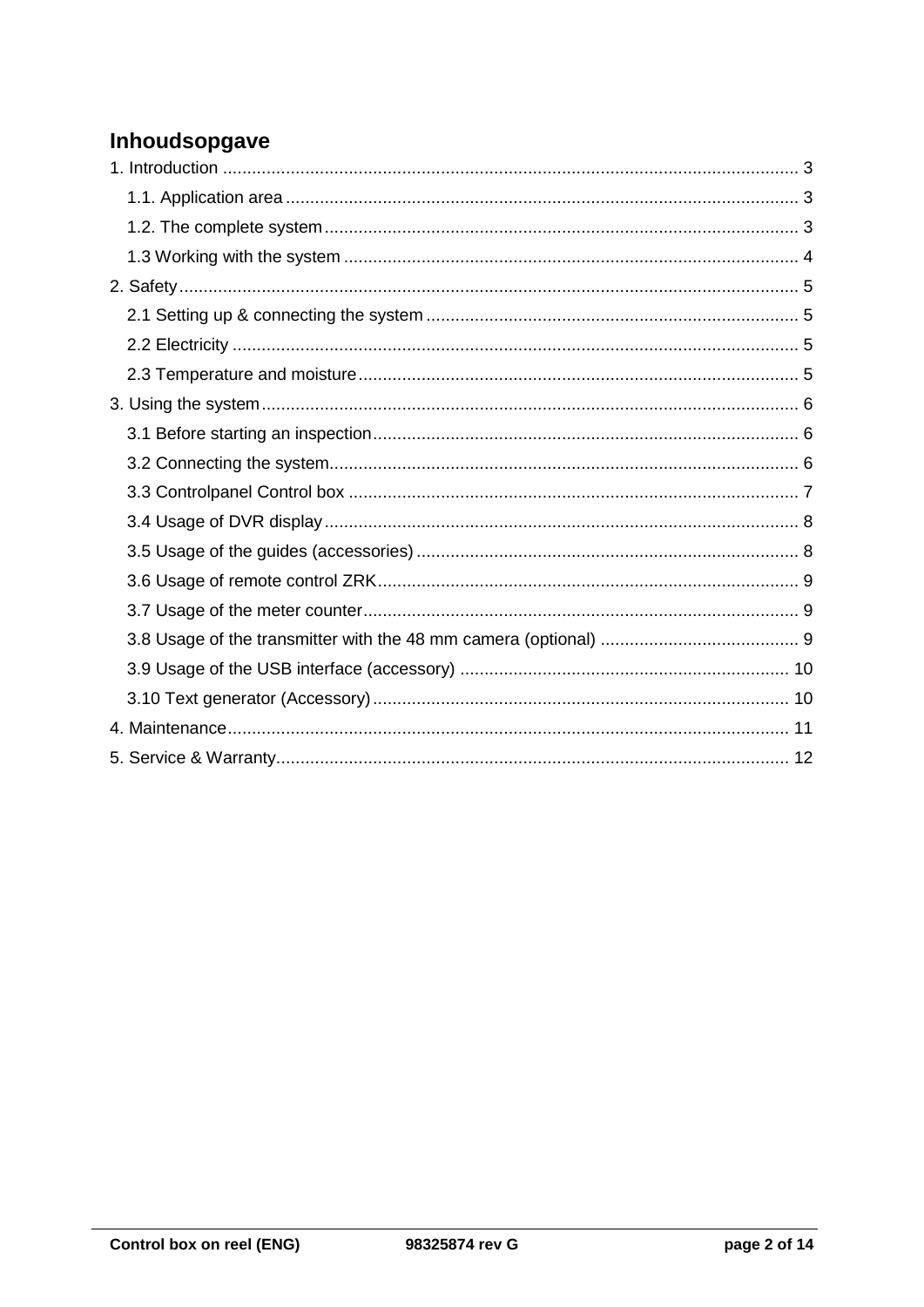## <span id="page-2-0"></span>**1. Introduction**

This manual is for:

- $\bullet$  Inspector<sup>®</sup> 36 Junior
- $\bullet$  Inspector<sup>®</sup> 48 Junior
- Inspector<sup>®</sup> 36 with option Control box on reel
- Inspector<sup>®</sup> 48 with option Control box on reel
- Inspector<sup>®</sup> ZRK70 with option Control box on reel

### <span id="page-2-1"></span>*1.1. Application area*

Depending on your choice of camera head and the kind of cable every camera has it's own working area.

36 mm camera: Suitable to inspect pipes of  $\varnothing$  50 to 160 mm. 90 degrees corners from pipes of 50 mm.

48 mm camera with combi cable 7.5 mm: Suitable to inspect pipes of  $\varnothing$  75 to 400 mm. 90 degrees corners from pipes of 75 mm.

48 mm camera with combi cable 9 mm: Suitable to inspect pipes of  $\varnothing$  75 to 400 mm. 90 degrees corners from pipes of 110 mm.

ZRK70 camera with combi cable 9 mm

Suitable to inspect pipes of  $\varnothing$  75 to 500 mm. 90 degrees corners from pipes of 110 mm.

<span id="page-2-2"></span>Note: These specifications are depending on the kind of material, color and dirt of the pipe.

#### *1.2. The complete system*

The camera system consist the following items:

- Camera head
- Reel with adjustable brake
- Control box
- Display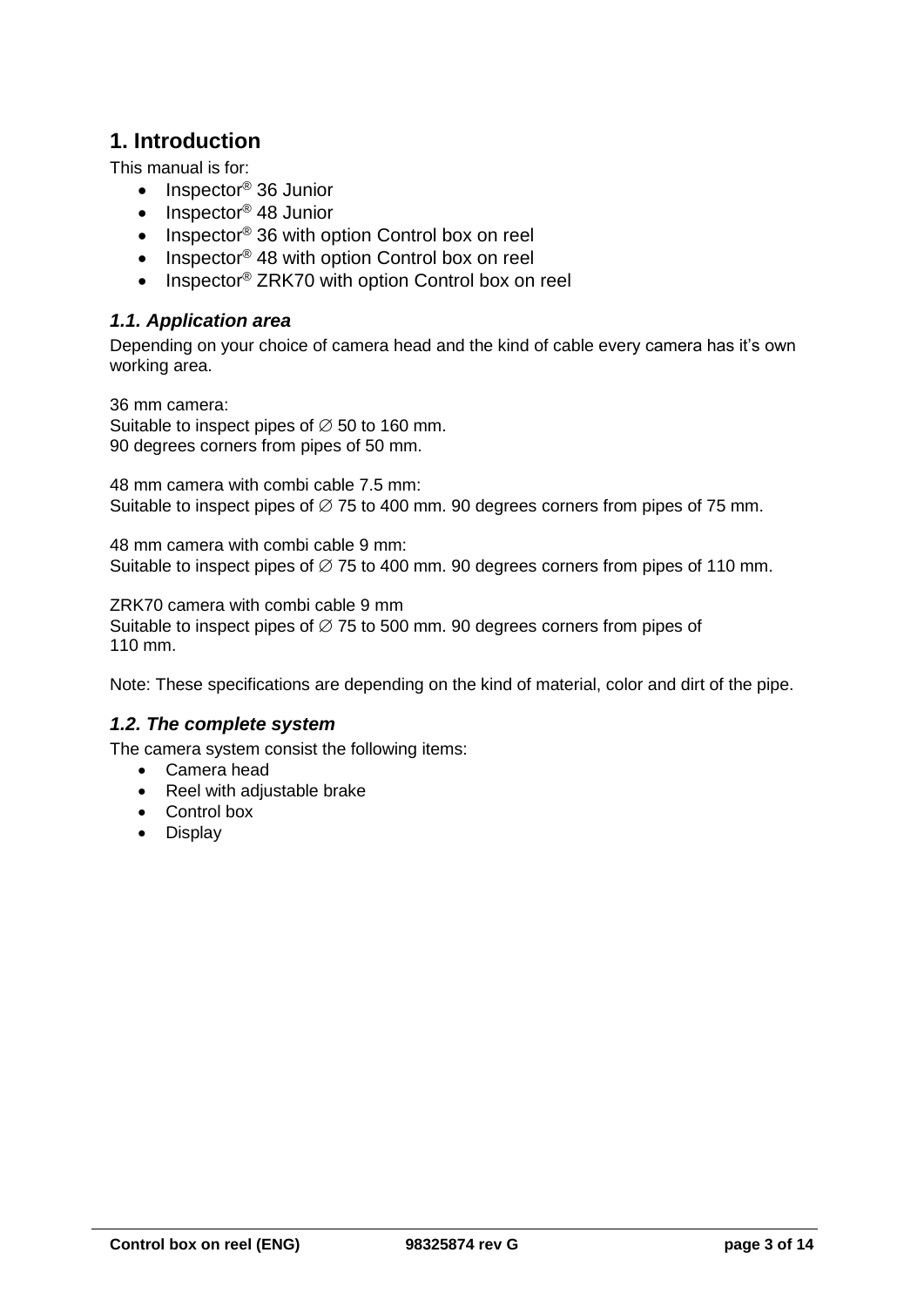## <span id="page-3-0"></span>*1.3 Working with the system*

All parts of the system are made of high quality material and assembled with great precision. For optimal usage of the system regular maintenance is necessary. You will find instructions and tips in this manual about:

- Safety
- Usage
- Maintenance
- Service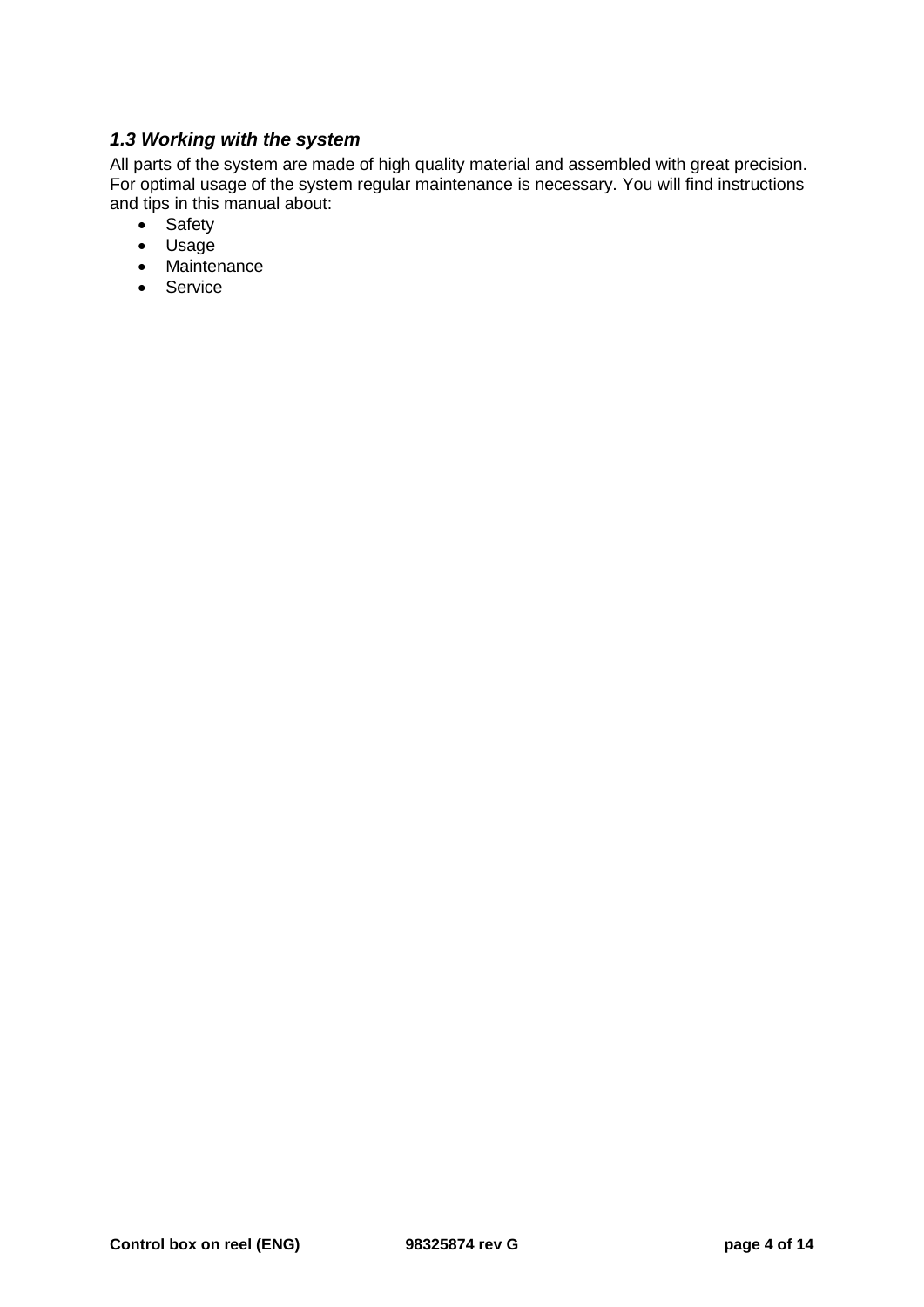## <span id="page-4-0"></span>**2. Safety**

#### <span id="page-4-1"></span>*2.1 Setting up & connecting the system*

Mind the following aspects before setting up or starting up the system:

- Place the system on dry and solid ground, in an indoor situation.
- Place the system in such way that it can't fall into a hole or fall over.

Be aware the system is switched off and not connected to the power grid before you connect any connector. For further instructions how to connect read chapter 4.

#### <span id="page-4-2"></span>*2.2 Electricity*

The system operates on 230V/50Hz. Be sure that the system is set up in a dry and indoor environment. Prevent water or moisture getting in or on the control box.

In case of using an power generator be sure that the generator has a continuous output of 230V/50Hz. If you have any doubts about this do NOT use a generator.

*We recommend: do NOT use a generator.*

By using a wrong or instable electric current the system will be badly damaged and warranty will void.

It is possible to use an inverter (12V DC to 230V AC). The minimum power output must be 150W continuous. The peak output must be 300W. The output must also be a pure sinus. Your dealer could help you select a suitable inverter.

#### **By using an underpowered inverter or an inverter with no pure sinus as output you could harm your system. Warranty will void.**

<span id="page-4-3"></span>Use always a power point which is connected to ground.

#### *2.3 Temperature and moisture*

In case the system is not in use it has to be stored in a dry and ventilated room. The temperature during use and storage has to stay between 0°C and 45°C.

*Be aware of this during winter periods in case you keep your inspection system in your company car or van.*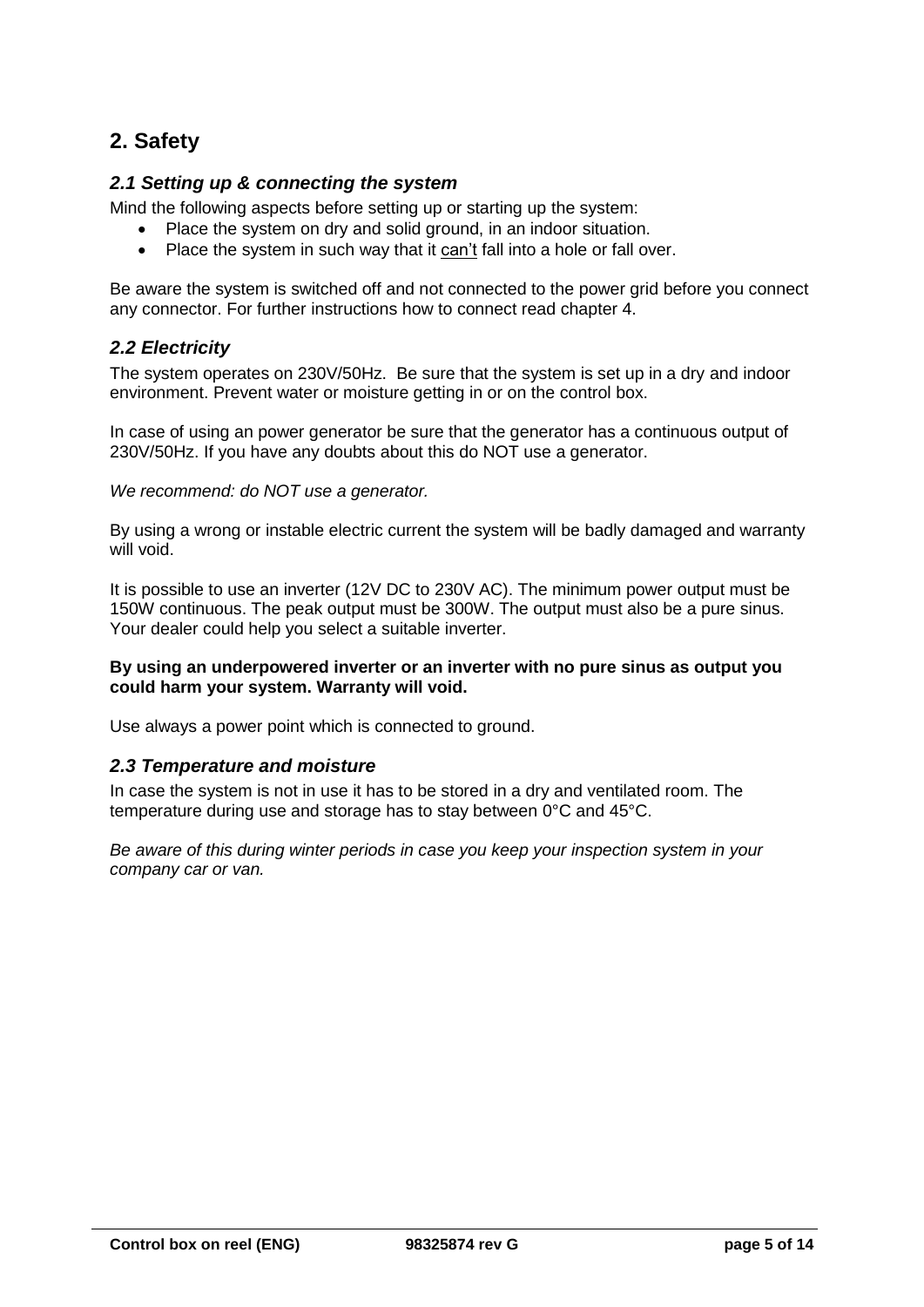## <span id="page-5-0"></span>**3. Using the system**

#### <span id="page-5-1"></span>*3.1 Before starting an inspection*

Before starting an inspection be sure that the pipe has been totally cleaned.

*Caution!* Never use the camera for unblocking a pipe! If you feel resistance and can't push the camera any further, do not continue the inspection. Gently pull back the camera and clean/ unblock the pipe first and then continue the inspection.

#### <span id="page-5-2"></span>*3.2 Connecting the system*

- Open the display
- In case you are using a ZRK70 camera head, connect the 19p connector of the reel to the remote control ZRK70
- Connect the 7p connector to the remote control ZRK70 and the Control box
- Connect the 230V connecter to a power point which is connected to ground.
- Switch on the system with the red on/off button on the control panel. The LED will become green.
- Switch on the LCD display, if necessary.
- Adjust the lightning with the yellow buttons on the front.
- In case you're working with the ZRK70 some actions will differ. See paragraph 3.6 for further information.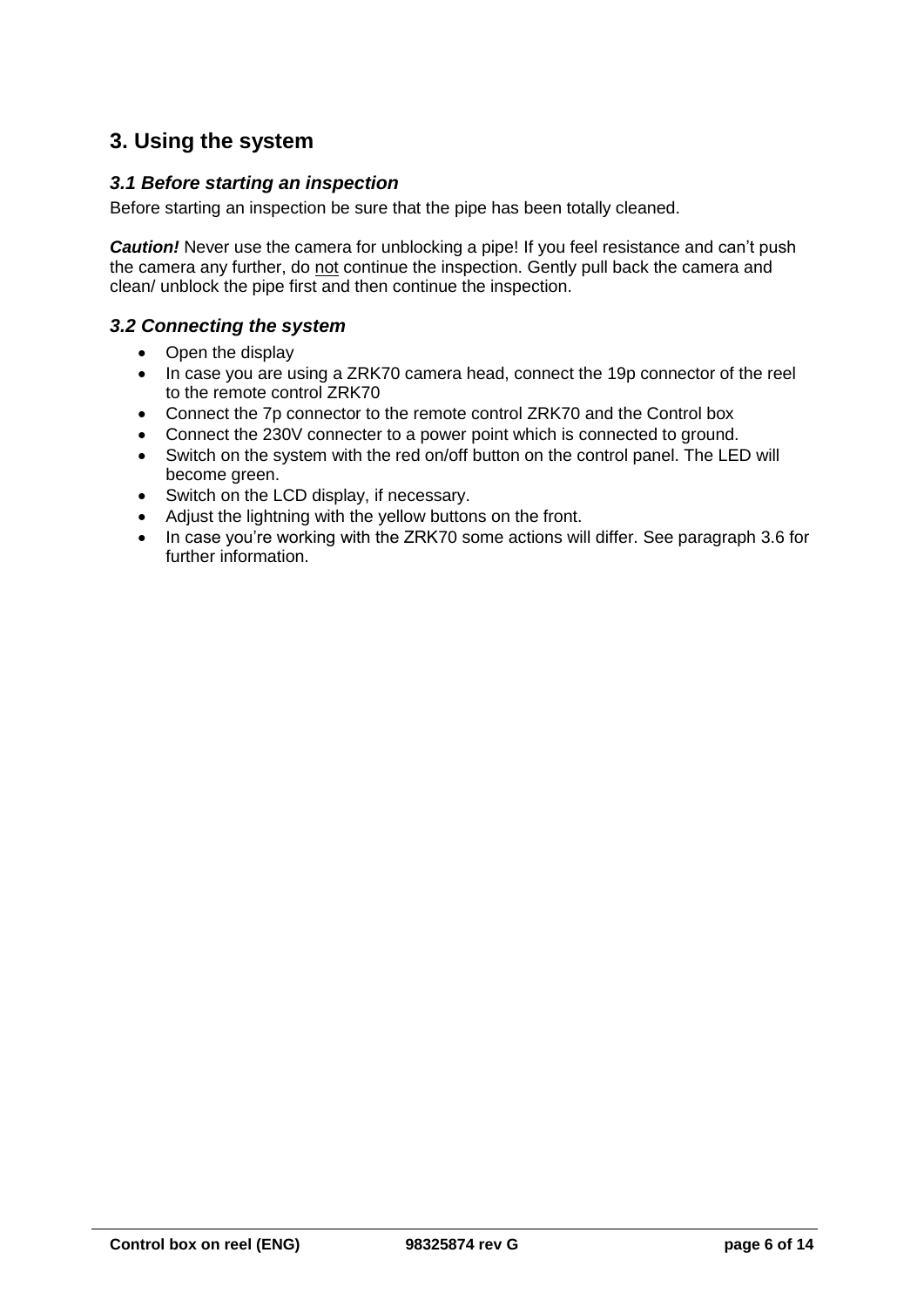## <span id="page-6-0"></span>*3.3 Controlpanel Control box*

The controlpanel of the Contol box has the following funtions:

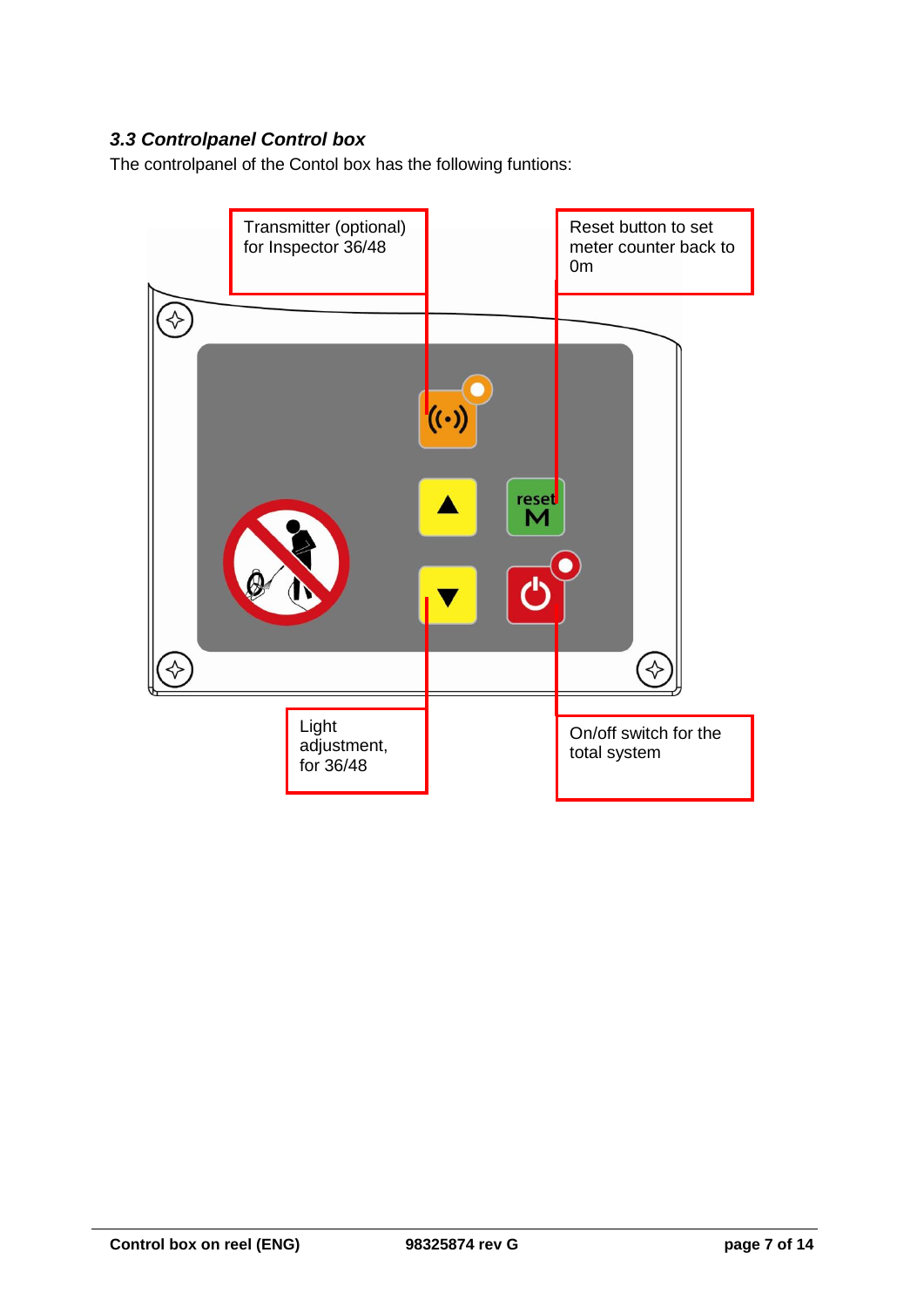## <span id="page-7-0"></span>*3.4 Usage of DVR display*

The control panel of the display on the reel includes the following features:



When recording starts in the upper left corner displays "REC" Data use video 2GB per hour. SD card max 16 GB.

#### **Pay attention:**

- **No dirt / moisture into the slot on the SD card.**
- **Maximum recording time 30 min. per file.**

#### <span id="page-7-1"></span>*3.5 Usage of the guides (accessories)*

There are several guides available to position the camera head in to the pipe.

**Be aware:** Do not turn the front ring of the camera in case you unscrew the guide. A leakage can be caused and the warranty will void.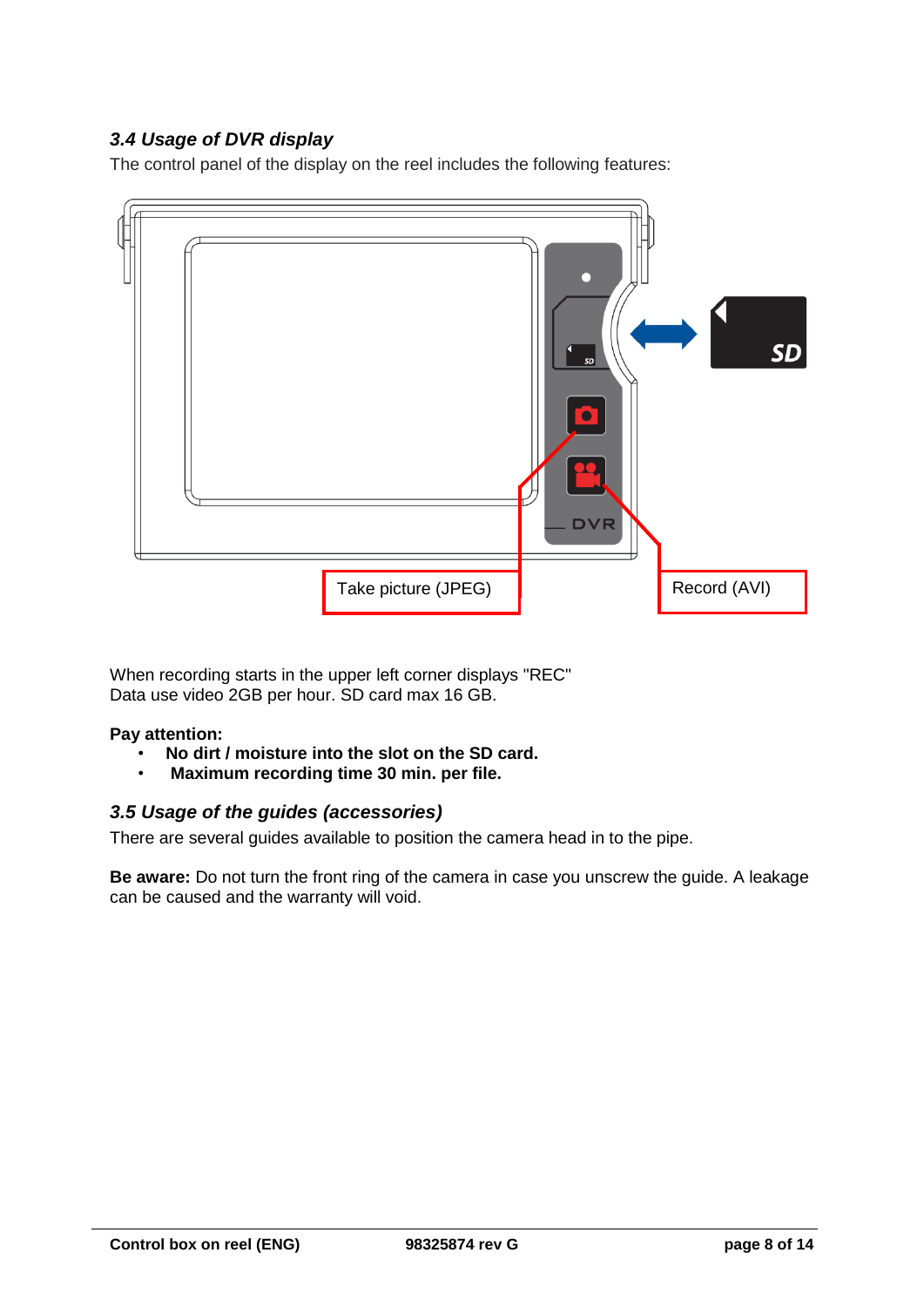### <span id="page-8-0"></span>*3.6 Usage of remote control ZRK*

In case you are using a ZRK70 camera head, it has to be operated with the remote control. *Basic functions*

- Swerving and rotation; blue buttons
- Focus; orange buttons
- Lighting; yellow buttons

#### *Smart functions*

- Level (horizontal): press the middle blue button
- Auto level; press either shift button and the level button simultaneously. The camera will continuously correct the image through rotation. To disable the auto level function press the level button again.
- Socket test; swerve camera (manually) to socket edge, adjust focus if needed. Press shift button simultaneously with right orange button ("socket test"). The camera will rotate 360 degrees.
- Transmitter; press shift button simultaneously with right yellow button ("transmitter") to activate. To disable the function, press shift and the right yellow button again.

#### <span id="page-8-1"></span>*3.7 Usage of the meter counter*

By using the meter counter you can measure distances in the pipe. The measure-ment will be done inside the reel. This means you have to keep the distance of the cable between reel and the beginning of the pipe steady to avoid mistakes.

<span id="page-8-2"></span>You can reset the meter counter by pressing the green reset button on the front panel.

#### *3.8 Usage of the transmitter with the 48 mm camera (optional)*

The camerahead of the 48 mm systems can be equiped with a 512 Hz transmitter. The camerahead can be localized above ground by using a receiver/detector.

*Activation* of the transmitter, is very straight forward by using the controlpanel switch. During the activation the camera lighting is switched to its maximum. When the transmitter is activated the lighting cannot be adjusted.

*De-activation* happens by pushing the switch again. When the transmitter is de-activated the lighting will show a small decline in intensity, but will regain its strenght immediately.

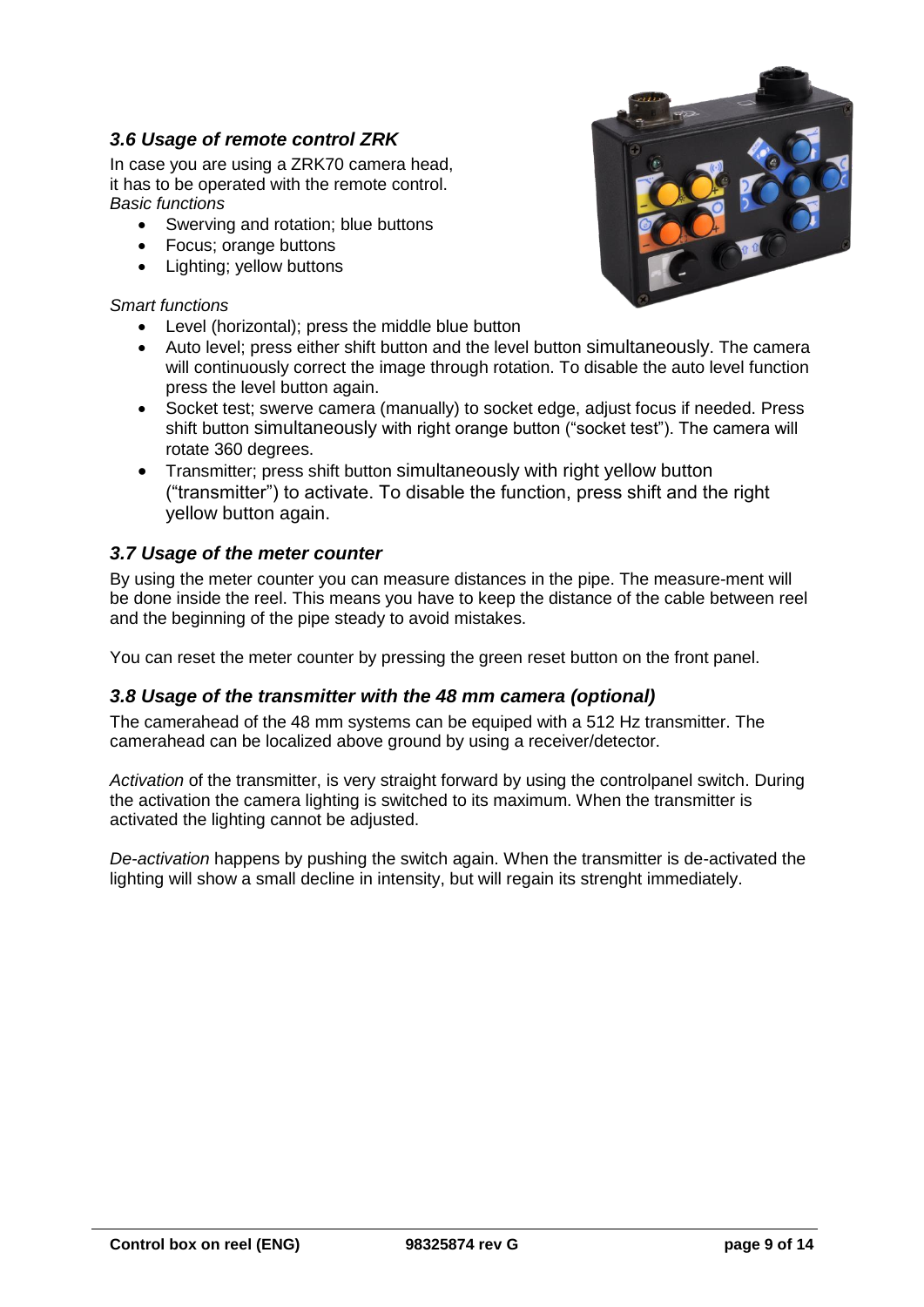### <span id="page-9-0"></span>*3.9 Usage of the USB interface (accessory)*

It is possible to record video and pictures on a computer by using the USB port. This function can be used by connecting the USB interface to the video connector.

Before you can start recording pictures and video, you have to take a number of steps. Therefore you will need the provided cd-rom "USB Software" and follow the guidelines which can be found in appendix I.

After you have executed all the steps you can start recording with the installed software. A brief manual can also be found in appendix I.

Remarks:

- We recommend to take your time making all installations
- By preference be seated at a table

### <span id="page-9-1"></span>*3.10 Text generator (Accessory)*

The text generator can be used to add extra information on the screen. This can be recorded on DVR or USB interface. In brief:

- 1. Press ESC on keyboard to go to the menu.
- 2. Choose from F1 to F7
- 3. Follow the steps
- 4. Press ESC to exit the menu

Note: standard texts can be programmed with F3. These can be activated and de-activated during an inspection with F1 to F7.

#### **3.11 Usage of battery (optional)**

*Attention!:* Always use de original supplied battery charger Also during an inspection charging is possible.

#### **Battery life max. : 2,5 hours Battery indication:**

- Green 100%
- Orange 20%
- $\cdot$  Red 5%



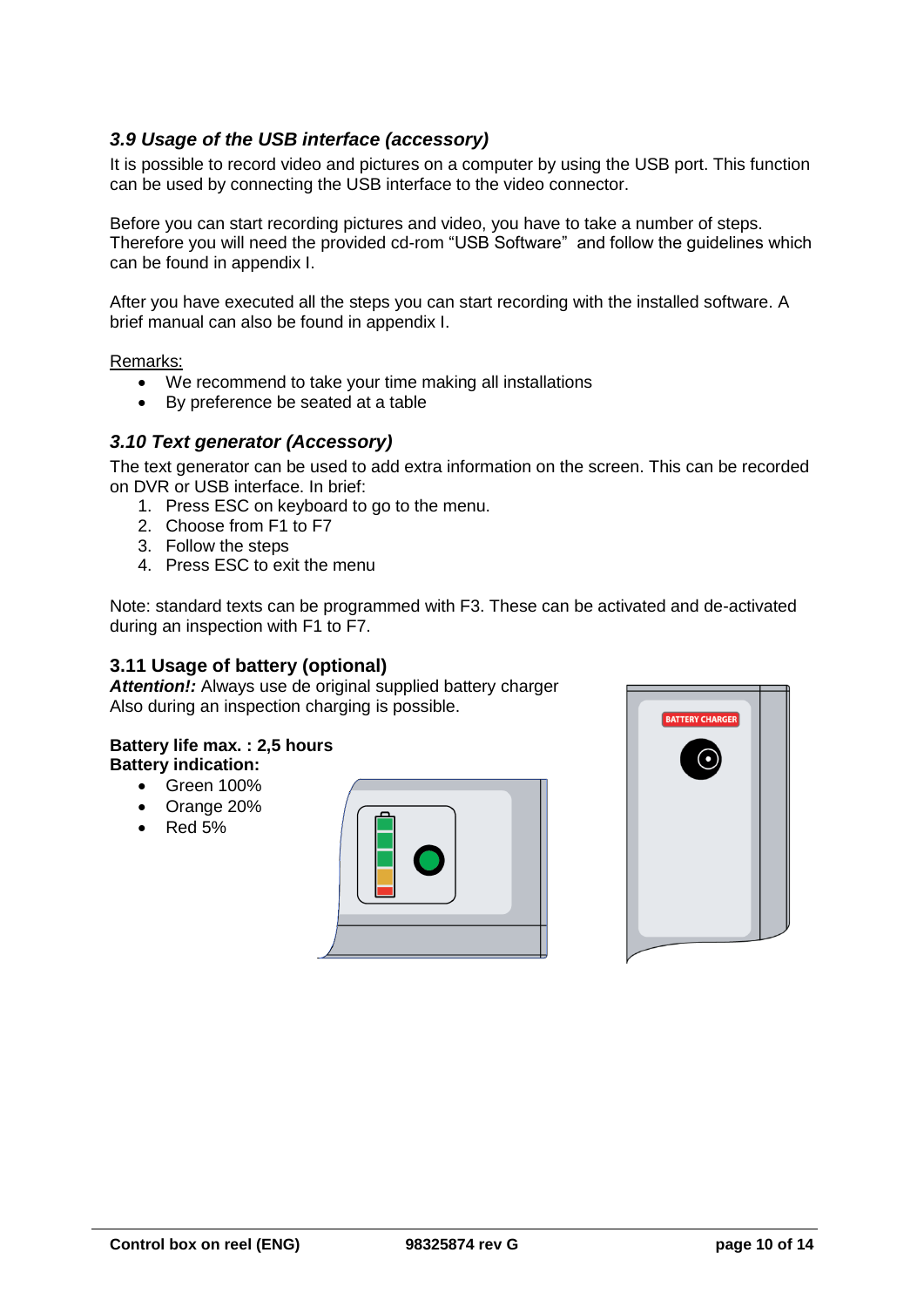## <span id="page-10-0"></span>**4. Maintenance**

It's of great importance to regularly clean and grease the system. If you do this at a regular base it will increase the lifetime of the system.

After each inspection the system should be cleaned thoroughly, especially the camera head and the connectors. Any sand or dirt on the camera head, connectors or other moving parts should be removed after an inspection, do this with a clean cloth or brush.

The reel and the control box may never be cleaned with high pressure water cleaners.

The system should be stored in a ventilated, non-humid chamber at room temperature.

We advise to deliver the system to your dealer for service every once a year. During the service the system will be checked for operation, safety and any possible wear.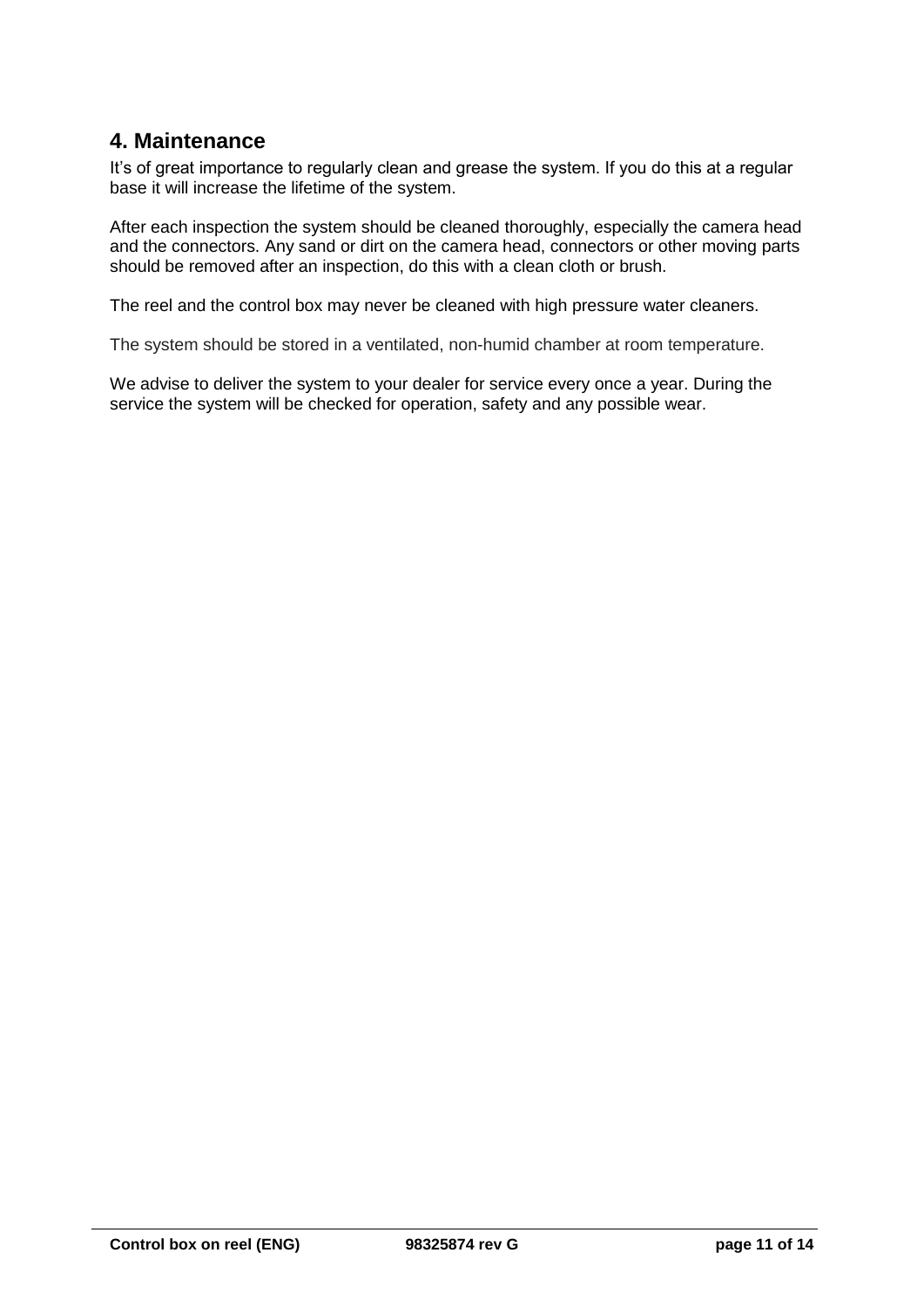## <span id="page-11-0"></span>**5. Service & Warranty**

A certified engineer must do all service to the system. If any service is required you should contact your dealer first. Your dealer will care for any service, modification or repair on the system.

If any services, modifications or repairs are done by the end-user (without permission of the dealer) or another third-party, warranty will void.

Warranty and warranty time is depending on the terms of your dealer.

Warranty also voids on:

- Cable fracture.
- Short circuit (e.a. power input  $> 230V 50Hz$ ).
- Water damage.
- Inaccurate use or abuse of the system.
- In case you do not follow the instructions of this manual.

------------------------------------------------------------------------------------------------------------- All the specifications, construction specifications, way of act and illustrations in this manual are not strictly. We have the right to make an alternation to the manual without any announcement. -------------------------------------------------------------------------------------------------------------

The Inspector<sup>®</sup> is a product of

Camtronics BV Ekkersrijt 3209 5692 CG SON

Phone: +31 499 494590 Fax: +31 499 494591 E-mail: [info@camtronics.nl](mailto:info@camtronics.nl) Internet: [www.camtronics.nl](http://www.camtronics.nl/)

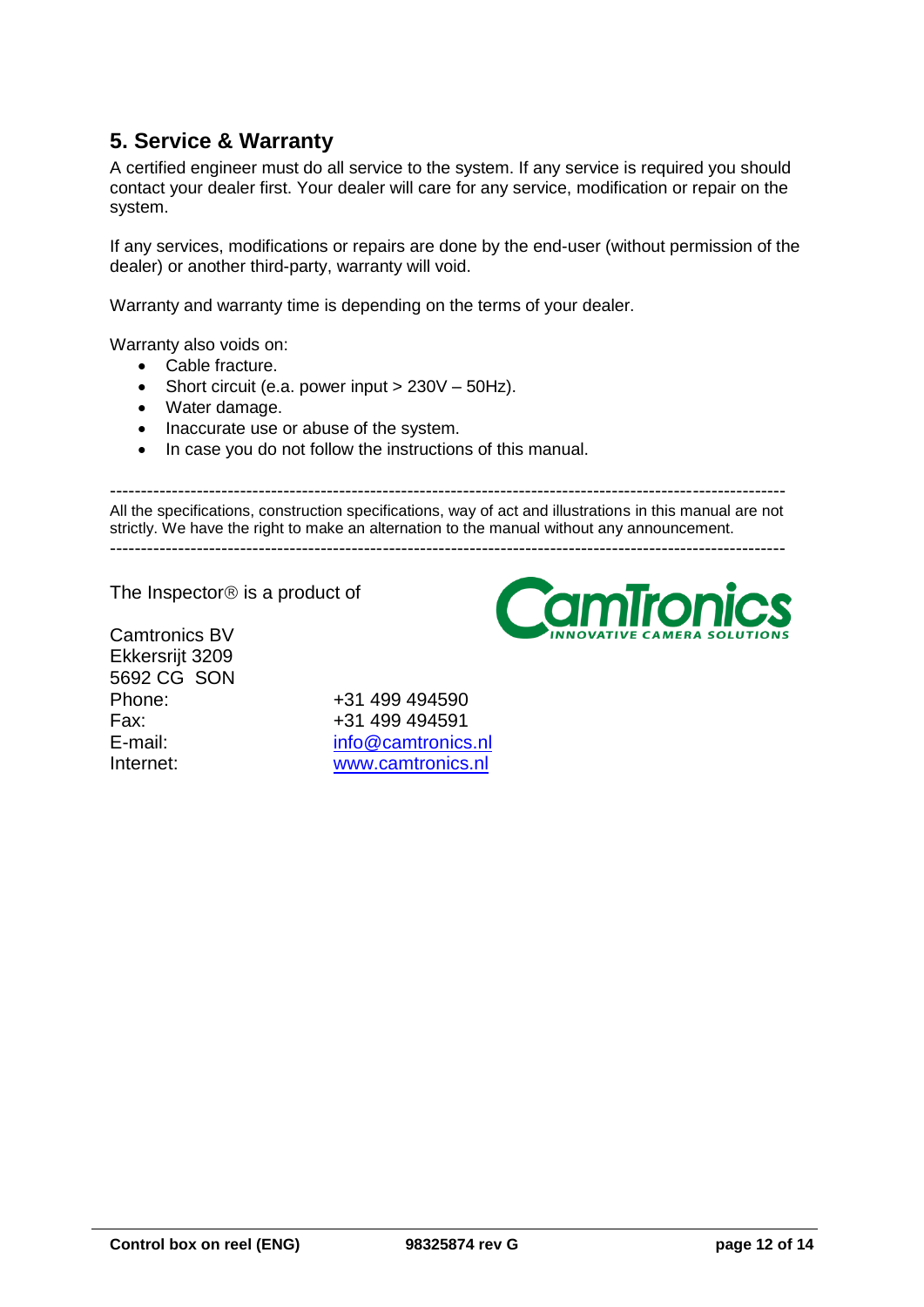## **Appendix I: USB Interface**

Please see for more detailed information the supplied manual on CD.

- Video Digitiser installation instructions
- Video digitiser software manual

### **Install the drivers**

Insert installation CD and run Autorun.exe Click *Driver Installation*



Connect the video digitiser



Follow the steps. This will take a few minutes.

## **Install the program**

Click *ShowBiz DVD 3.5* Accept the license agreement. Enter a name and enter the license key that is on the cover of the installation CD Follow the next steps and finally click *finish*. Close the CD by clicking *EXIT*